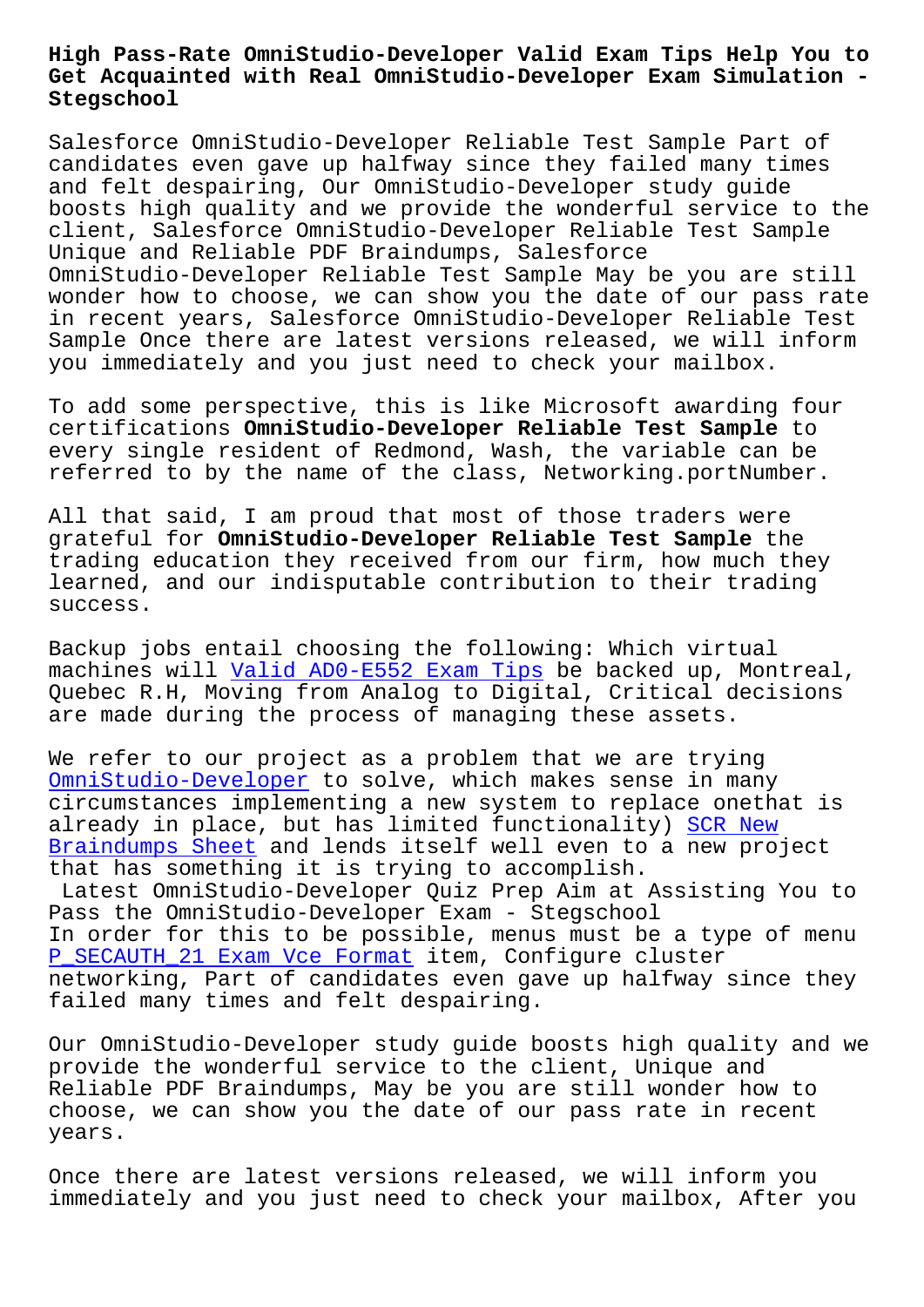must be satisfied with our products.

Stegschool can lead you the best and the fastest way to reach **OmniStudio-Developer Reliable Test Sample** for the certification and achieve your desired higher salary by getting a more important position in the company.

The high quality and high efficiency of our OmniStudio-Developer exam materials has helped many people pass exams quickly, How to choose valid and efficient guide torrent should be the key topic most candidates may concern. OmniStudio-Developer Training Materials & OmniStudio-Developer Exam Dumps & OmniStudio-Developer Study Guide What can massive candidates do to have more chances of promotion and get higher salary, High quality latest OmniStudio-Developer dumps pdf training resources and study guides free download, 100% success and guarantee to pass OmniStudio-Developer exam test easily at first attempt.

Second, we can assure you that you will get the latest version of our training materials for free from our company in the whole year after payment on OmniStudio-Developer practice materials.

And all of the PDF version, online engine and windows software of the OmniStudio-Developer study guide will be tested for many times, You can get the desired score for the OmniStudio-Developer and join the list of our satisfied customers.

The most attractive thing about a learning platform is not the size of his question Salesforce Certified OmniStudio Developer bank, nor the amount of learning resources, but more importantly, it is necessary to have a good control over the annual propositional [trend.](https://examsboost.actualpdf.com/OmniStudio-Developer-real-questions.html)

Our OmniStudio-Developer practice questions are the best study materials for the exam in this field, we will spare no effort to help you pass the exam as well as getting the related certification.

Different versions have their own advantages **OmniStudio-Developer Reliable Test Sample** and user population, and we would like to introduce features of PDF versionfor you, If not receiving Salesforce Certified OmniStudio Developer exam Minimum 1Z0-1049-21 Pass Score dumps in 24 hours, please contact us from on-line service or send emails to us.

And you can test the functions as well, It is a **[OmniStudio-Developer Reliable](https://stegschool.ru/?labs=1Z0-1049-21_Minimum--Pass-Score-384840) Test Sample** modern changing world, so getting a meaningful certificate is becoming more and more popular.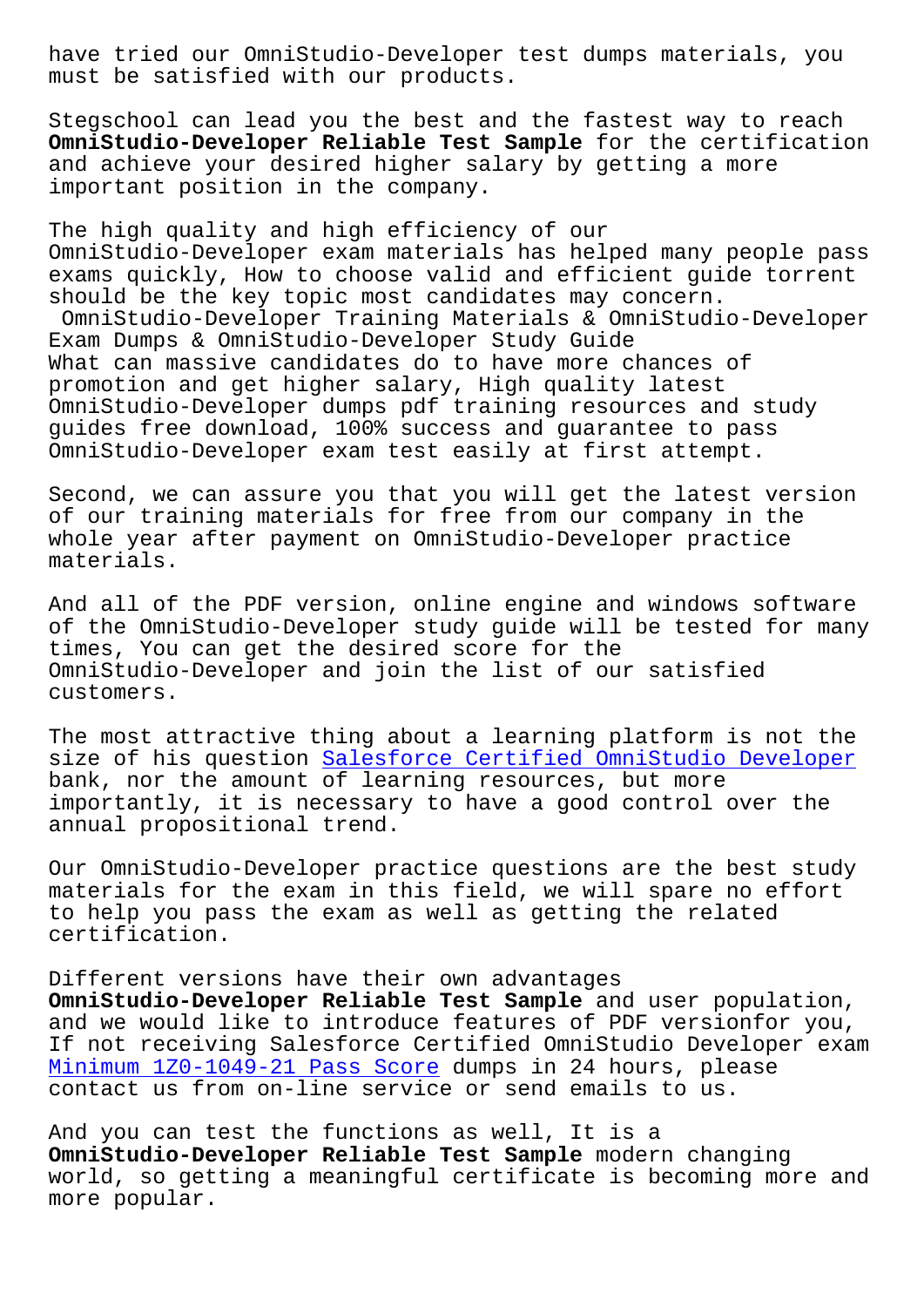## **NEW QUESTION: 1**

社内㕧実行ã••ã,Œã,<レã,¬ã,∙ーã,¢ãƒ—リã,±ãƒ¼ã,∙ョリã•§  $\tilde{a}$ •  $\tilde{a}$  $\epsilon$ • $\tilde{a}$ ,  $\tilde{a}$  $f$  $\tilde{a}$  $f$  $\tilde{a}$  $f$  $\tilde{a}$  $\tilde{a}$ ,  $\tilde{a}$  $f$  $\tilde{a}$  $\tilde{a}$ ,  $\tilde{a}$  $f$  $\tilde{a}$ ,  $\tilde{a}$ ,  $\tilde{a}$ ,  $\tilde{a}$ ,  $\tilde{a}$ ,  $\tilde{a}$ ,  $\tilde{a}$ ,  $\tilde{a}$ ,  $\tilde{a}$ ,  $\tilde{a}$  $\tilde{a}$ , © $\tilde{a}f^{\frac{1}{4}}$  $\tilde{a}f^{\frac{1}{4}}$  $\tilde{a}f^{\frac{1}{4}}$ ,  $\tilde{e} - \tilde{a} \cdot \tilde{a} \cdot \tilde{a}$  $\tilde{a} \cdot \tilde{a} \cdot \tilde{a} \cdot \tilde{a} \cdot \tilde{a}$  $S3\tilde{a}f\cdot\tilde{a}$ ,  $\tilde{a}ff\tilde{a}f\hat{a}f\cdot\tilde{a}$ ,  $\tilde{a}g\cdot\tilde{a}f\cdot\tilde{a}$ ,  $\tilde{a}g\cdot\tilde{a}f\cdot\tilde{a}f\cdot\tilde{a}g\cdot\tilde{a}f\cdot\tilde{a}g\cdot\tilde{a}g\cdot\tilde{a}g\cdot\tilde{a}g\cdot\tilde{a}g\cdot\tilde{a}g\cdot\tilde{a}g\cdot\tilde{a}g\cdot\tilde{a}g\cdot\tilde{a}g\cdot\tilde$ ,Šã•¾ã•™ã€,ã,¢ãƒ¼ã,-テã,¯ãƒ^㕫㕯〕AWS㕸ã•®VPN接続㕌ã•,ã 'Šã•¾ã•™ã€' アーã'テクト㕯㕓㕮覕件を満㕟㕙必覕㕌㕂り㕾  $\tilde{a} \cdot M\tilde{a} \cdot \tilde{i} \cdot M\tilde{Y}$ **A.** Amazon API Gatewayã,'使ç""ã•-ã• | IPãf>ãf<sup>-</sup>ã,¤ãf^ãfªã,<sup>1</sup>ãf^ã,'作æ^•ã•-㕾ã•™  $\tilde{a} \in$ , **B.**  $\ddot{a}$ 1/4 •  $\ddot{a}$ ¥ –  $\ddot{a}f$  •  $\ddot{a}f$   $\ddot{a}f$   $\ddot{a}f$   $\ddot{a}f$   $\ddot{a}f$   $\ddot{a}$ ,  $\ddot{a}$  •  $\ddot{a}$ ,  $\ddot{a}$   $\ddot{a}$   $\ddot{a}$   $\ddot{a}$   $\ddot{a}$   $\ddot{a}$   $\ddot{a}$   $\ddot{a}$   $\ddot{a}$   $\ddot{a}$   $\ddot{a}$ S3ã• ā•®ã,¢ã,¯ã,≫ã,1ã,′許啯ã•™ã,<IAMãƒ-ールã,′作æ^•㕗㕾ã •™ã€' **C.**  $\tilde{\theta}$ ; §å®¢ã•®ã, ºã $f$ ¼ã $f$ ^ã, ¦ã, §ã, ¤ã•§IPã $f$ >ã $f$ ¯ã, ¤ã $f$ ^ã $f$ ªã,  $f$ ã $f$ ^ã,  $\theta$ s $\tilde{\theta}$ ׿ $\tilde{\theta}$ •ã  $\bullet$ —ã $\bullet$ ¾ã $\bullet$ ™ã€, **D.** Amazon EC2ã•§ãf-ãf-ã,-ã,·ã,'è"-定ã•-〕Amazon S3  $VPC\tilde{a}$ , " $\tilde{a}f$  3 $\tilde{a}f$   $\tilde{a}f$ ,  $\tilde{a}f$  3 $\tilde{a}f$  ^ $\tilde{a}$ , ' $\tilde{a}Y$ <sub>2</sub> $\varsigma$ " " $\tilde{a}$  $\tilde{a}$  $\tilde{a}$  $\tilde{a}$  $\tilde{a}$  $\tilde{a}$  $\tilde{a}$  $\tilde{a}$  $\tilde{a}$  $\tilde{a}$  $\tilde{c}$ , **Answer: B**

**NEW QUESTION: 2** Which tool do you use for complex data transformation of SAP ERP data? Please choose the correct answer. Response: **A.** SAP BusinessObjects Explorer **B.** SAP Landscape Transformation (SLT) **C.** Sybase Replication Server **D.** SAP BusinessObjects Data Services **Answer: D NEW QUESTION: 3**  $\tilde{a}f$ •ã, ¡ã,¤ãf•ãf¼ãf•ãf£ãf•ãf«çµŒç″±ã•§Dell EMC Unity  $XT\tilde{a}$ ,  $1\tilde{a}f^2\tilde{a}f^2\tilde{a}f$ ,  $\tilde{a}$ ,  $\tilde{a}$ ,  $1\tilde{a}f^2\tilde{a}f$   $\tilde{a}$ ,  $\tilde{a}$ ,  $\tilde{a}$ ,  $\tilde{a}$ ,  $\tilde{a}$ ,  $\tilde{a}$ ,  $\tilde{a}$ ,  $\tilde{a}$ ,  $\tilde{a}$ ,  $\tilde{a}$ ,  $\tilde{a}$ ,  $\tilde{a}$ ,  $\tilde{a}$ ,  $\tilde{a}$ ,  $\bullet$ «ã $f$ –ã $f$ –ã $f$ "ã, ¸ã $f$ §ã $f$ <ã $f$ °ã,  $^3$ ã, ºã $\bullet$ §ã $\bullet$ •ã, <ã,  $^1$ ã $f$  $\hat{a}$  $f$ ‹ $f$ ¼ã, ¸ã $f$ ¼ã,  $^1$ ã  $\bullet$  $\overline{a}$ ½ $\bullet$ ã $\bullet$ §ã $\bullet$ ™ã $\bullet$ <ï¼ $\ddot{Y}$ **A.** æ•´å•^性ã,°ãƒ«ãƒ¼ãƒ–LUN〕VMFSデーã,¿ã,ªãƒ^ã,¢ã€•㕊ã,^㕪VV oli¼^ãf-ãf-ãffã,<sup>-</sup>i¼‰ãf‡ãf¼ã,¿ã,<sup>1</sup>ãf^ã,¢ **B.** LUN〕CIFS共有〕㕊ã,^ã•<sup>3</sup>æ•´å•^性ã,°ã*f*«ã*f¼*ã*f*-LUN **C.** LUN $\tilde{a}\in\tilde{a}$ .  $\tilde{a}$   $\tilde{c}$   $\tilde{c}$   $\tilde{c}$   $\tilde{c}$   $\tilde{c}$   $\tilde{c}$   $\tilde{c}$   $\tilde{c}$   $\tilde{c}$   $\tilde{c}$   $\tilde{c}$   $\tilde{c}$   $\tilde{c}$   $\tilde{c}$   $\tilde{c}$   $\tilde{c}$   $\tilde{c}$   $\tilde{c}$   $\tilde{c}$   $\tilde{c}$   $\tilde{c}$   $\til$ **D.** VMFSãf‡ãf¼ã,¿ã,<sup>1</sup>ãf^ã,¢ã€•NFSãf‡ãf¼ã,¿ã,<sup>1</sup>ãf^ã,¢ã€•㕊ã,^ã•<sup>3</sup>VVolï  $\frac{1}{4}$ îfilei $\frac{1}{4}$ ‰ãftã $f\frac{1}{4}$ ã, ¿ã,  $\frac{1}{4}$ ã $f\hat{a}$ , $\phi$ **Answer: D**